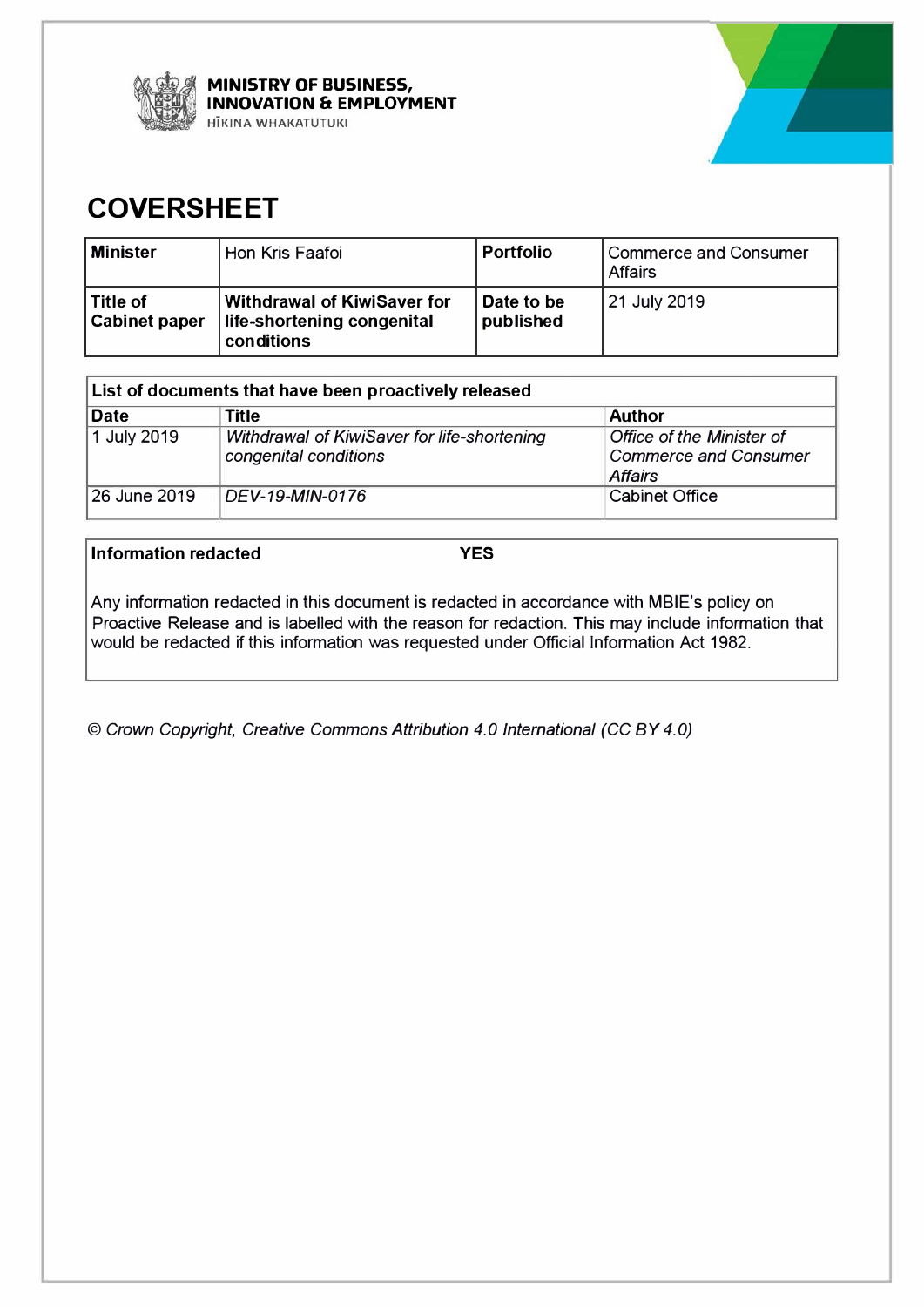

# **Cabinet Economic Development Committee**

# **Minute of Decision**

*This document contains information for the New Zealand Cabinet. It must be treated in confidence and handled in accordance with any security classification, or other endorsement. The information can only be released, including under the Official Information Act 1982, by persons with the appropriate authority.*

## **Withdrawal of KiwiSaver for Life-Shortening Congenital Conditions**

#### **Portfolio Commerce and Consumer Affairs**

On 26 June 2019, the Cabinet Economic Development Committee:

### **Background**

- 1 **noted** that the majority of New Zealanders are able to withdraw their KiwiSaver savings at the time they qualify for New Zealand superannuation;
- 2 **noted** that there are currently a limited number of situations where a person can withdraw their savings before the age of 65, being first home withdrawal, serious illness and financial hardship, and permanent emigration;

#### **New withdrawal category**

- 3 **agreed** that a new withdrawal category be created in the KiwiSaver Act 2006 allowing people with life-shortening congenital conditions to withdraw their savings before the lockin date specified in the Act, being the New Zealand superannuation qualification age;
- **noted** that the new category has been designed with the specific needs of those with lifeshortening congenital conditions in mind;
- 5 **agreed** that the withdrawal category allow the individual applying for withdrawal to determine their date of withdrawal<sup>-</sup>
- 6 **agreed** that a set list of congenital conditions be specified as guaranteeing withdrawal, through regulations under the KiwiSaver Act;
- 7 **noted** that the list of congenital conditions to be detailed in regulations is being developed by officials in consultation with the medical profession, and that these will be finalised through the drafting process;
- 8 **agreed** that individuals that have a congenital condition that is not on the set list named in regulations may also apply for withdrawal;
- 9 **noted** that making a withdrawal under the new category does not prevent a person from continuing in paid employment;
- 10 **agreed** that a person who has made a withdrawal under the new category may continue to keep contributing to KiwiSaver;

#### aqc6zgqqp6 2019-06-27 13:20:10 **I N C O N F I D E N C E**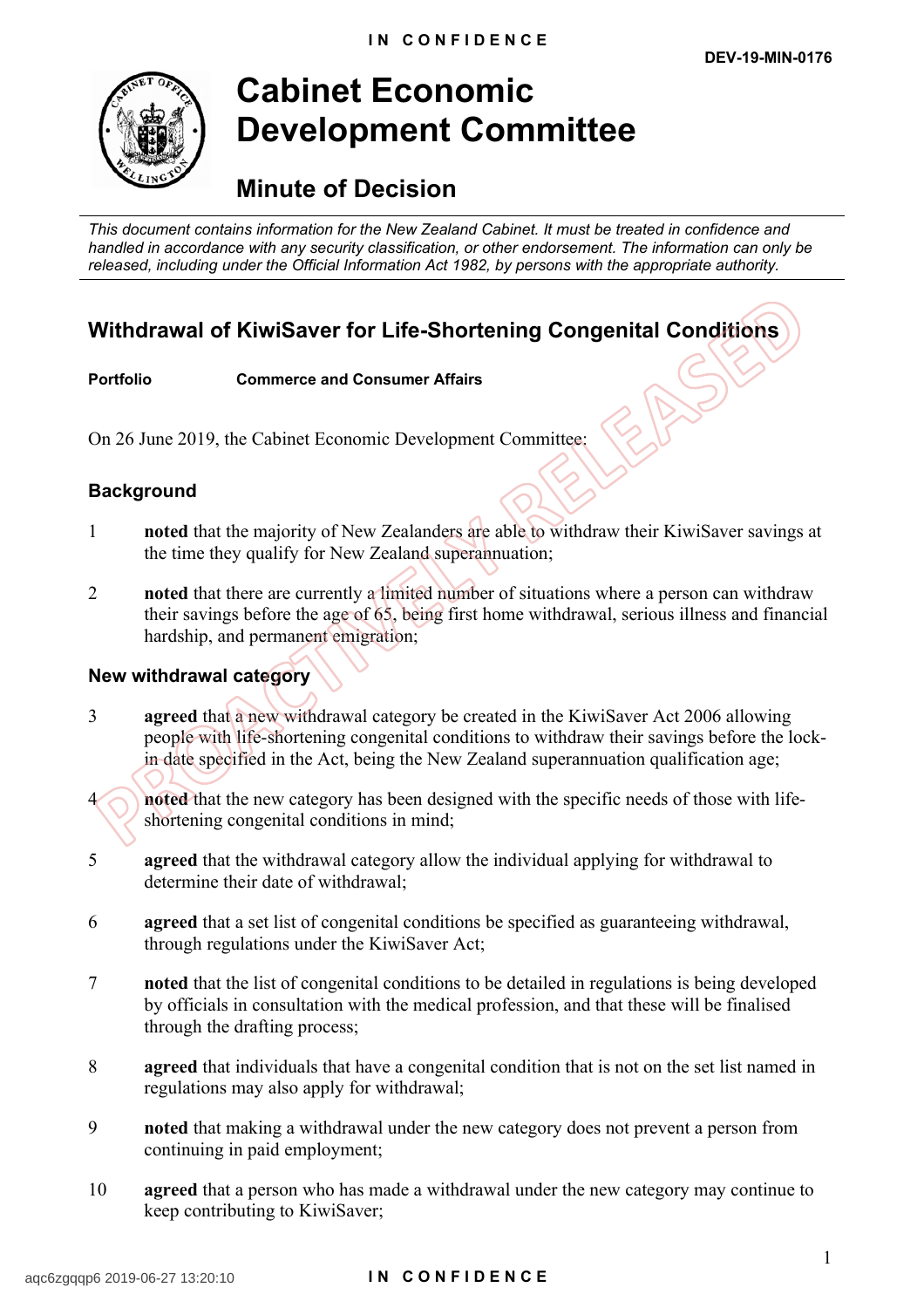- 11 **agreed** that the process for withdrawal for a person that has a congenital condition named in the regulations will be as follows:
	- 11.1 apply in writing to the KiwiSaver manager or supervisor with accompanying medical evidence verifying that they have a life-shortening condition named in the regulations;
	- 11.2 supply a statutory declaration that they are intending to retire and wish to withdraw their KiwiSaver savings;
	- 11.3 supply any additional information that the KiwiSaver manager or supervisor requires to reasonably satisfy themselves that the person has a condition qualifying for withdrawal;
- 12 **agreed** that the process for withdrawal for a person that has a life-shortening congenital condition that is not named in the regulations will be as follows:
	- 12.1 apply in writing to the KiwiSaver manager or supervisor stating that they have a congenital condition with medical evidence verifying that the condition is expected to reduce their life below the New Zealand superannuation qualification age;
	- 12.2 supply a statutory declaration that they are intending to retire and wish to withdraw their KiwiSaver saving;
	- 12.3 supply any additional information that the KiwiSaver manager or supervisor requires to reasonably satisfy themselves that the person has a condition qualifying for withdrawal;
- 13 **agreed** that the amount that can be withdrawn by a person that qualifies for withdrawal under the new category described in paragraph 3 above may be up to the value of the KiwiSaver member's accumulation;
- 14 **agreed** that a regulation-making power be inserted into the KiwiSaver Act to allow for a list of congenital conditions to be specified in regulations;
- 15 **noted** that work will be undertaken to examine the interface issues between early withdrawal of KiwiSaver and asset and income tests for the purpose of eligibility for social assistance under social assistance regulations;

#### **Legislative implications**

- 16 **agreed** that the changes outlined in the above paragraphs be made through a Supplementary Order Paper to the Taxation (KiwiSaver, Student Loans, and Remedial Matters) Bill;
- 17 **authorised** the Minister of Revenue to issue drafting instructions to Inland Revenue to give effect to the above paragraphs;
- 18 **authorised** the Minister of Commerce and Consumer Affairs to release exposure drafts of the legislative amendments and regulations for targeted consultation as required;